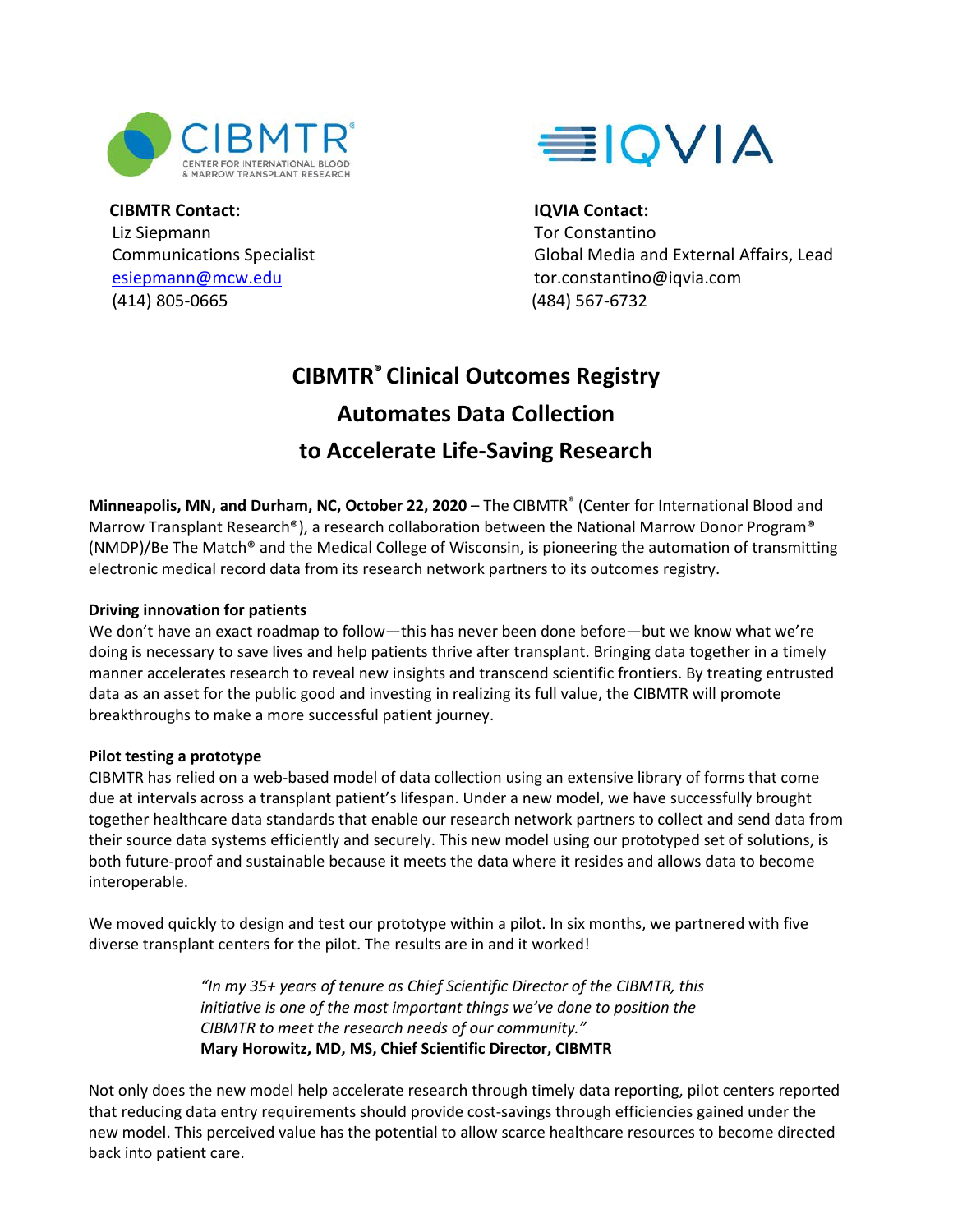*"The success achieved in this initiative to date brings the promise of translational science to patients and supports transplant centers under financial strain in reducing their administrative cost and resource burden to submit critical data for clinical research,"* **Steven Devine, MD, Associate Scientific Director, CIBMTR and Chief Medical Officer, NMDP/Be The Match.**

#### **A team effort**

We want to thank our transplant center partners who participated in the pilot:

- Children's Hospital of Colorado
- Moffitt Cancer Center
- Oregon Health & Science University / Knight Cancer Institute
- Sarah Cannon Research Institute
- The Ohio State University

We are truly thankful for their determination and problem-solving skills—we could not have done this without them. Through collaboration, our learnings have helped pave the future for a new era of clinical registry reporting and our ability to scale this to the CIBMTR network more quickly and efficiently.

Our vendor partner, IQVIA, brought their expertise and extensive resources to help design and create a customized solution aligned with the vision of the initiative to optimize data acquisition for the CIBMTR. This solution allows centers to be in control of every aspect of the process with incremental value to the centers as new functionality becomes enabled.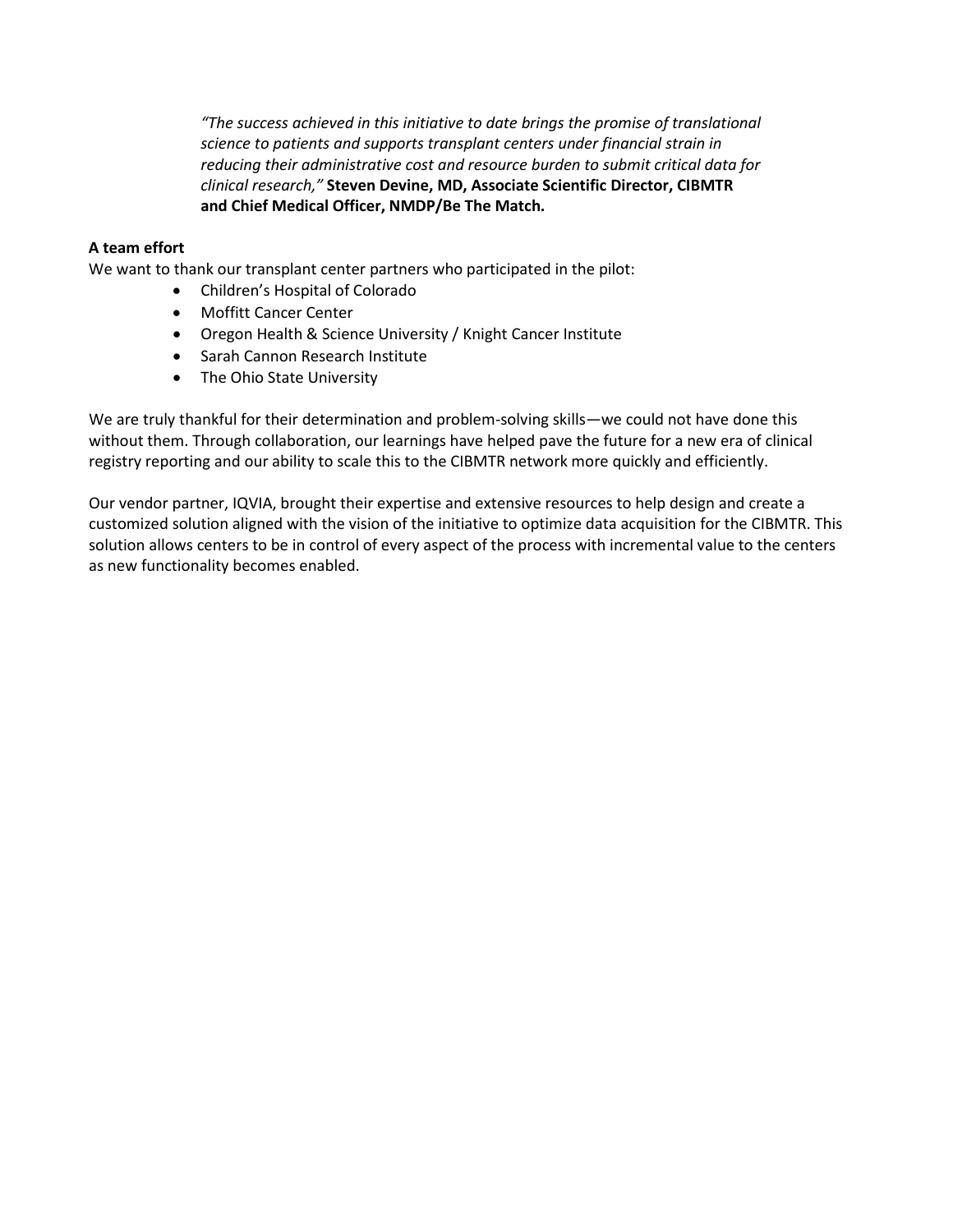## **About the CIBMTR**

The [CIBMTR®](https://www.cibmtr.org/About/Pages/index.aspx) (Center for International Blood and Marrow Transplant Research®) is a research collaboration between the National Marrow Donor Program® (NMDP)/Be The Match® and the Medical College of Wisconsin (MCW). The CIBMTR collaborates with the global scientific community to advance hematopoietic cell transplantation (HCT) and cellular therapy worldwide to increase survival and enrich quality of life for patients. The CIBMTR facilitates critical observational and interventional research through scientific and statistical expertise, a large network of transplant centers, and a unique and extensive clinical outcomes database.

For more information on the CIBMTR, please visit [www.cibmtr.org o](http://www.cibmtr.org/)r follow the CIBMTR on [Facebook,](https://urldefense.proofpoint.com/v2/url?u=https-3A__www.facebook.com_theCIBMTR_&d=DwMFAg&c=C_O335FEx-vf3XHLXGN8TO1BAxpi8-UjLCbu_DQ0pZI&r=W8oCnXIPHnkXzNIqQyE0DKXx_BjZJruXJ07iWcbmVS4&m=RTFgUTu-tGFwevoLIKr2EzdUC80pa2WA6yTQ5a8LB0g&s=Ld8r3mybf-wdShE2kE9Dqtj2Mr2yLSDB-Mm8dY-SdAE&e) [LinkedIn,](https://urldefense.proofpoint.com/v2/url?u=https-3A__www.linkedin.com_company_thecibmtr_-3FviewAsMember-3Dtrue&d=DwMFAg&c=C_O335FEx-vf3XHLXGN8TO1BAxpi8-UjLCbu_DQ0pZI&r=W8oCnXIPHnkXzNIqQyE0DKXx_BjZJruXJ07iWcbmVS4&m=RTFgUTu-tGFwevoLIKr2EzdUC80pa2WA6yTQ5a8LB0g&s=wNH6TSZYEKGEnNXhVKPH9Fa7QNEnhQ-W7GwcBbcs1A0&e) or Twitter at [@CIBMTR.](https://urldefense.proofpoint.com/v2/url?u=https-3A__twitter.com_CIBMTR&d=DwMFAg&c=C_O335FEx-vf3XHLXGN8TO1BAxpi8-UjLCbu_DQ0pZI&r=W8oCnXIPHnkXzNIqQyE0DKXx_BjZJruXJ07iWcbmVS4&m=RTFgUTu-tGFwevoLIKr2EzdUC80pa2WA6yTQ5a8LB0g&s=2-rpg9hKyB9JyI-3wayjz3I9KpFSpv2jTFAZNa-dOj4&e)

# **About the National Marrow Donor Program (NMDP)/Be The Match**

The National Marrow Donor Program<sup>®</sup> (NMDP)/Be The Match<sup>®</sup> is the global leader in providing a cure to patients with life-threatening blood and marrow cancers like leukemia and lymphoma, as well as other diseases. The NMDP/Be The Matchmanages the world's largest registry of potential blood stem cell donors and cord blood units, connects patients to their donor match for a life-saving marrow or umbilical cord blood transplant and educates health care professionals and patients. In 2016, the NMDP/Be The Match established [Be The Match](https://bethematchbiotherapies.com/about-us/?utm_source=fy20_pr_iqvia&utm_medium=press_release)  BioTherapies<sup>®</sup> to accelerate patient access to life-saving therapies, by providing proven services and support to companies developing and delivering cell and gene therapies.

Learn more at **BeTheMatchClinical.org**.

# **About the Medical College of Wisconsin**

With a history dating back to 1893, The Medical College of Wisconsin is dedicated to leadership and excellence in education, patient care, research and community engagement. More than 1,400 students are enrolled in MCW's medical school and graduate school programs in Milwaukee, Green Bay, and Central Wisconsin. MCW's School of Pharmacy opened in 2017. A major national research center, MCW is the largest research institution in the Milwaukee metro area and second largest in Wisconsin. In the last ten years, faculty received more than \$1.5 billion in external support for research, teaching, training and related purposes. This total includes highly competitive research and training awards from the National Institutes of Health (NIH). Annually, MCW faculty direct or collaborate on more than 3,100 research studies, including clinical trials. Additionally, more than 1,600 physicians provide care in virtually every specialty of medicine for more than 2.8 million patients annually.

# **About IQVIA**

IQVIA (NYSE:IQV) is a leading global provider of advanced analytics, technology solutions and clinical research services to the life sciences industry. Formed through the merger of IMS Health and Quintiles, IQVIA applies human data science — leveraging the analytic rigor and clarity of data science to the ever-expanding scope of human science  $-$  to enable companies to reimagine and develop new approaches to clinical development and commercialization, speed innovation and accelerate improvements in healthcare outcomes. Powered by the IQVIA CORE™, IQVIA delivers unique and actionable insights at the intersection of large-scale analytics, transformative technology and extensive domain expertise, as well as execution capabilities. With approximately 68,000 employees, IQVIA conducts operations in more than 100 countries.

IQVIA is a global leader in protecting individual patient privacy. The company uses a wide variety of privacy-enhancing technologies and safeguards to protect individual privacy